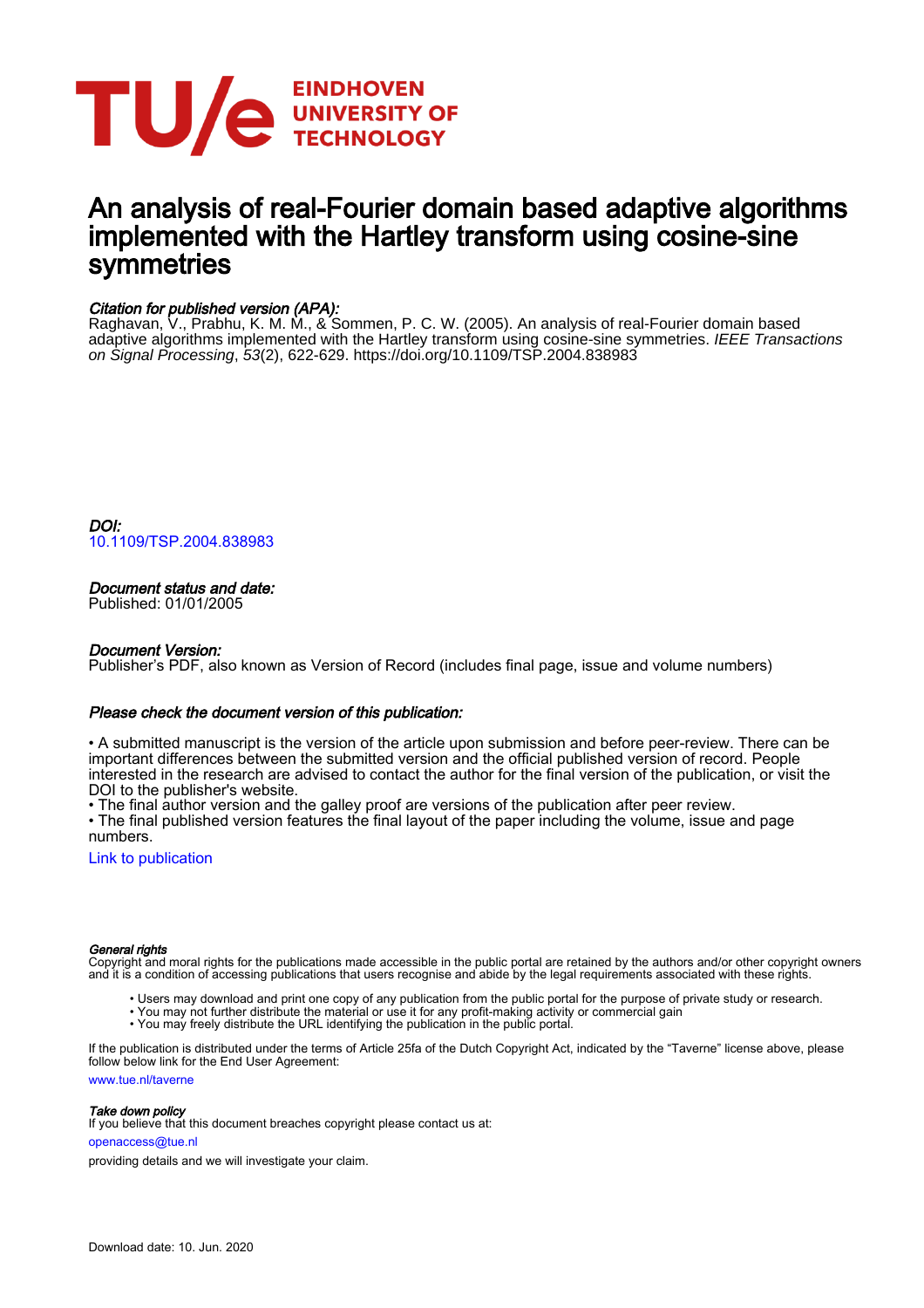# An Analysis of Real-Fourier Domain-Based Adaptive Algorithms Implemented with the Hartley Transform Using Cosine-Sine Symmetries

Vasanthan Raghavan*, Student Member, IEEE*, K. M. M. Prabhu*, Senior Member, IEEE*, and Piet C. W. Sommen*, Senior Member, IEEE*

*Abstract—***The least mean squared (LMS) algorithm and its variants have been the most often used algorithms in adaptive signal processing. However the LMS algorithm suffers from a high computational complexity, especially with large filter lengths. The Fourier transform-based block normalized LMS (FBNLMS) reduces the computation count by using the discrete Fourier transform (DFT) and exploiting the fast algorithms for implementing the DFT. Even though the savings achieved with the FBNLMS over the direct-LMS implementation are significant, the computational requirements of FBNLMS are still very high, rendering many real-time applications, like audio and video estimation, infeasible. The Hartley transform-based BNLMS (HBNLMS) is found to have a computational complexity much less than, and a memory requirement almost of the same order as, that of the FBNLMS. This paper is based on the cosine and sine symmetric implementation of the discrete Hartley transform (DHT), which is the key in reducing the computational complexity of the FBNLMS by 33% asymptotically (with respect to multiplications). The parallel implementation of the discrete cosine transform (DCT) in turn can lead to more efficient implementations of the HBNLMS.**

*Index Terms—***Adaptive algorithms, DCT, DST, FBNLMS, FFT, FHT, frequency domain algorithms, LMS algorithms.**

#### I. INTRODUCTION

**T** HE ability of an adaptive filter to operate effectively in an unknown environment and track time variations of the input statistics makes it a powerful device. It finds wide applications in diverse fields such as interference and echo cancellation, channel equalization, linear prediction, and spectral estimation.

The adaptive filter is implemented in the time domain by algorithms like the least mean squared (LMS) algorithm [[1\]](#page-8-0), the gradient adaptive lattice [[2\]](#page-8-0), or the least squares algorithms [[3\]](#page-8-0), [\[4](#page-8-0)]. However, as the number of computations per sample needed to implement the LMS algorithm grows linearly with the

Manuscript received June 16, 2003; revised January 9, 2004. The associate editor coordinating the review of this paper and approving it for publication was Prof. Trac D. Tran.

V. Raghavan is with the Department of Electrical and Computer Engineering, University of Wisconsin-Madison, Madison, WI 53706 USA (e-mail: raghavan@cae.wisc.edu; vasanth\_295@yahoo.com).

K. M. M. Prabhu was with Eindhoven University of Technology, 5600 MB Eindhoven, The Netherlands. He is now with the Department of Electrical Engineering, Indian Institute of Technology Madras, Chennai 600036, India (e-mail: prabhu\_kmm@hotmail.com).

P. C. W. Sommen is with the Department of Electrical Engineering, Eindhoven University of Technology, 5600 MB Eindhoven, The Netherlands (e-mail: p.c.w.sommen@tue.nl).

Digital Object Identifier 10.1109/TSP.2004.838983

filter order, it is less useful in real-time applications like audio and video estimation. Many techniques have been proposed to reduce this burgeoning computation count. Transforming the LMS algorithm to the frequency domain [\[5](#page-8-0)], [\[6](#page-8-0)] has been the classical approach, as we can exploit the various forms of fast Fourier transform (FFT) algorithms to reduce the number of computations. With the generalization of the transform domain LMS algorithm [\[7](#page-8-0)], we find that we can use orthogonal transforms to yield better computation counts.

Merched *et al.* [[8\]](#page-8-0)<sup>1</sup> have introduced the implementation of the FBNLMS in the Hartley domain (the so-called "HBNLMS"). This method involves extending the data matrices to circulant symmetric matrices and then using the Hartley transform to diagonalize them. The main motive of [\[8](#page-8-0)] is to find the commonality between adaptive filters using multidelay concepts and those using filterbanks, whereas in this paper, our main motive is the efficient implementation of the HBNLMS algorithm. We exploit the symmetry of the Hartley transform in being decomposed into a cosine and a sine transform of reduced order and the symmetrical structure of the HBNLMS to significantly reduce the computational complexity of the FBNLMS. This is possible entirely because the sine transform of a sequence can be implemented using the cosine transform of its alternate sequence [[9\]](#page-8-0). The asymptotic computational savings with the HBNLMS is 20% with respect to multiplications and additions and 33% with respect to multiplications alone. Since fast cosine transforms are commonly used in MPEG coding and are efficiently implemented in special VLSI chips, decomposition of the Hartley transform to a cosine and a sine transform also has other inherent advantages that are associated with VLSI designs. We also note that the HBNLMS requires almost the same order of memory as that of the FBNLMS implementation.

The Hartley transform has been used in the literature for filtering in [[10\]](#page-8-0) and [[11\]](#page-8-0), but the authors are not aware of an efficient implementation of the Hartley transform routines based on sine and cosine symmetric decompositions in the context of LMS filters. Merched *et al.* [[8\]](#page-8-0) use the regular Hartley transform in their work without exploiting the symmetries of the sequences involved. Thus, this work is an efficient implementation of the proposed Hartley transform-based frequency domain LMS. The paper is organized as follows. The Fourier domain-based block normalized LMS algorithm is described in

<sup>1</sup>We would like to thank one of the reviewers for introducing us to the results of [\[8](#page-8-0)].

1053-587X/05\$20.00 © 2005 IEEE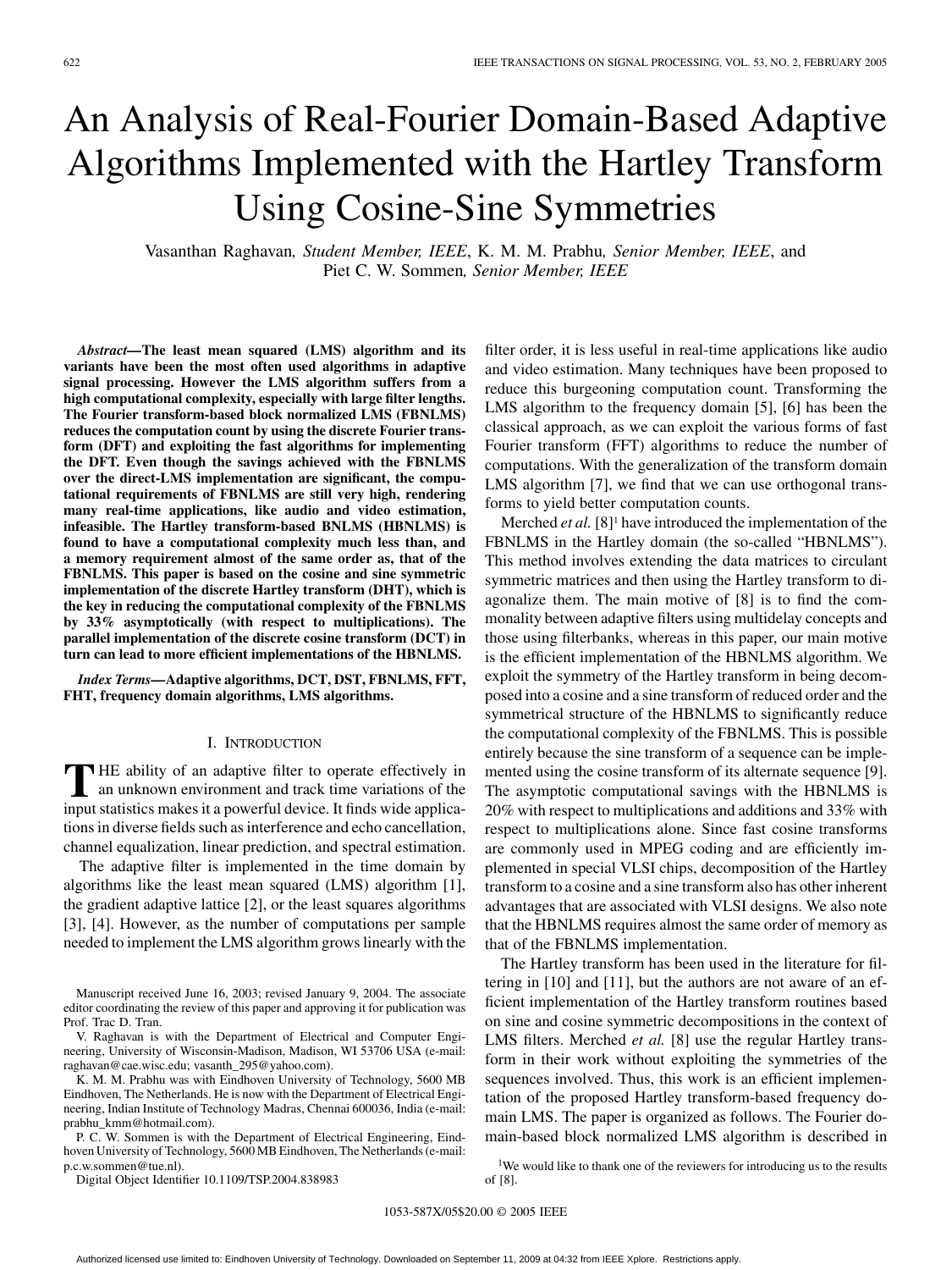Section II. The Hartley transform-based BNLMS (HBNLMS) is introduced in Section III. Sections IV and V deal with the implementation issues of the HBNLMS and the computation counts of the discrete Fourier transform (DFT) and discrete Hartley transform (DHT)-based algorithms, respectively. The memory requirements of both the algorithms are compared in Section VI and concluding remarks are provided in Section VII.

#### *A. Notation*

We assume real inputs, real "desired" outputs and we start with a real  $w(0)$ . This will ensure that the weight vectors over all iterations are real. The operations  $\mathbf{u}(n)^{\mathrm{T}}$ ,  $\mathbf{u}(n)^{\mathrm{H}}$  and  $u(n)$ <sup>\*</sup> refer, respectively, to the transpose, Hermitian, and the conjugate of  $\mathbf{u}(n)$ , respectively. The  $\otimes$  operation refers to elementwise multiplication of two sequences. The superscripts in  $U^c(n)$  and  $U^{cs}(n)$  refer, respectively, to "circulant" and "circulant symmetric."  $F, H, F^{-1}$  and  $H^{-1}$  refer to the Fourier, the Hartley, the inverse Fourier and the inverse Hartley matrices, respectively.  $X(k)$  and  $X_H(k)$  refer, respectively, to the DFT and the DHT of the sequence  $x(n)$ . The computation count of an algorithm is defined as the number of multiplications and additions, since in most modern-day digital signal processors (DSPs), the time needed for implementing an addition is almost the same as that for a multiplication.

The tap inputs of the LMS filter are denoted by  $u(n)$ ,  $u(n 1), \ldots, u(n-M+1)$  and the tap weights by  $w_1, w_2, \ldots, w_M$ . The output, the desired output, and the error in the output are denoted by  $y(n)$ ,  $d(n)$ , and  $e(n)$ , respectively. Here, M is the order of the filter used. The filter output  $y(n)$  is given by the convolution sum

$$
y(n) = \sum_{k=1}^{k=M} w(k)u(n-k+1).
$$
 (1)

This output  $y(n)$  is used to estimate the desired response d(n). Let  $\mathbf{w}^T$  = [ $w_1$   $w_2$  ...  $w_M$ ] and  $\mathbf{u}(n)^T$  =  $[u(n) u(n-1) \dots u(n-M+1)]$ . We do not use an explicit dependence of the weight vector and the error vector on the discrete-time variable "n" as we are dealing with a particular iteration, and for that iteration, these vectors can be assumed to be constant. In the block algorithm (where B is the filter block length), we define the block input  $U(n)$  (an M  $\times$  B matrix) as

$$
\mathbf{U}(n) = [\mathbf{u}(n - B + 1) \cdots \mathbf{u}(n - 1)\mathbf{u}(n)].
$$
 (2)

Then, the block output  $\mathbf{y}_B(n)$  is defined as  $\mathbf{y}_B(n) = \mathbf{U}(n)^T \mathbf{w}$ , where

$$
y_B(n)^T = [y(n - B + 1) \cdots y(n - 1)y(n)].
$$
 (3)

The estimation error  $e_B(n)$  is defined as

$$
\mathbf{e}_{B}(n)^{T} = [e(n - B + 1) \cdots e(n - 1)e(n)].
$$
 (4)

 $\mu$  refers to the adaptation constant in the adaptive algorithm.

#### II. FBNLMS ALGORITHM

The Fourier transform-based block normalized least mean square (FBNLMS) algorithm [[12\]](#page-8-0), [[13\]](#page-8-0) is an efficient way of implementing the block normalized least mean squares (BNLMS) algorithm [[12\]](#page-8-0). The weight update equation of the BNLMS algorithm is

$$
\mathbf{w}[(n+1)B] = \mathbf{w}(nB) + \frac{1}{\sigma_U^2} \left[ \mu \mathbf{U}(n) \mathbf{e}_B(n) \right]
$$

$$
\sigma_U^2 = \frac{1}{BN} \sum_{i=0}^{i=B-1} \mathbf{E} \left[ \mathbf{u}(n-i)^T \mathbf{u}(n-i) \right]. \quad (5)
$$

Here,  $\sigma_{\text{II}}^2$  is an estimate of block variance of U(n). The structure of  $U(n)$  allows us to extend it circulantly as follows:

$$
\mathbf{U}^{\mathrm{c}}(\mathrm{n})^{\mathrm{T}} = \begin{bmatrix} \mathbf{X} & \mathbf{U}(\mathrm{n}) \\ \mathbf{Y} & \mathbf{Z} \end{bmatrix} \tag{6}
$$

where  $X, Y$ , and  $Z$  are chosen appropriately. The first row of  $\mathbf{U}^{\mathbf{c}}(n)^{\mathrm{T}}$  is given as

$$
U_1^c(n)^T = [u(n - N + 1) \cdots u(n - 1)u(n)].
$$
 (7)

Here, the size of  $U^c(n)$  (a square matrix of N  $\times$  N), which is denoted by N, is constrained by  $N > (M + B - 1)$ . Usually, N is chosen to be a power of two so that the FFTs can be used to reduce computation (described later in this section). Further manipulation is made easy if we notice that  $U(n)e_B(n)$  is a submatrix of  $\mathbf{U}^c(n)^{\mathrm{T}} \mathbf{e}^c$ , where  $\mathbf{e}^{cT} = [\mathbf{0}_{1 \times N - B} \mathbf{e}_B(n)^{\mathrm{T}}_{1 \times B}]$ . This submatrix can then be extracted from the product  $U^c(n)^T e^c$  by premultiplication with a  $M \times N$  windowing matrix **B** defined as  $\mathbf{B} = [\mathbf{I}_{M \times M} \mathbf{0}_{M \times (N-M)}].$  The following algebraic manipulations then follow trivially:

$$
U(n)e_B(n) = BUc(n)Tec
$$
  
 
$$
U(n)e_B(n) = BF-1FUc(n)TF-1Fec.
$$
 (8)

It can be seen that  $\mathbf{F} \mathbf{U}^c(n)^T \mathbf{F}^{-1} = [\mathbf{F} \mathbf{U}^c(n) \mathbf{F}^{-1}]^H =$  $\text{diag}[\mathbf{U}_1^c(\mathbf{k})]^{\text{H}}$ , where we exploit the realness of the input vector and the fact that Fourier matrices diagonalize circulant matrices [\[14](#page-8-0)]. This, therefore, leads to

$$
\mathbf{U}(n)\mathbf{e}_{B}(n) = \mathbf{B}\mathbf{F}^{-1}\left[\mathbf{U}_{1}^{c}(k)^{*} \otimes \mathbf{E}^{c}(k)\right] \tag{9}
$$

where the symbol  $\otimes$  denotes the elementwise multiplication of the two N-point sequences. The weight update equation of the BNLMS algorithm then becomes

$$
\mathbf{w}[(n+1)B] = \mathbf{w}(nB) + \frac{1}{\sigma_U^2} \left[ \mu \mathbf{B} \mathbf{F}^{-1} \left( \mathbf{U}_1^c(k)^* \otimes \mathbf{E}^c(k) \right) \right].
$$
\n(10)

 $E<sup>c</sup>(k)$  can be written as follows:

$$
\mathbf{E}^{\mathrm{c}}(\mathrm{k}) = \mathbf{D}^{\mathrm{c}}(\mathrm{k}) - \mathbf{Y}^{\mathrm{c}}(\mathrm{k}), \ \mathbf{Y}^{\mathrm{c}}(\mathrm{k}) = \mathbf{F}\mathbf{y}^{\mathrm{c}}, \ \mathbf{D}^{\mathrm{c}}(\mathrm{k}) = \mathbf{F}\mathbf{d}^{\mathrm{c}} \mathbf{d}^{\mathrm{c}} = [\mathbf{0}_{1 \times N - B} \mathbf{d}_{B}(n)_{1 \times B}^{\mathrm{T}}], \ \mathbf{y}^{\mathrm{c}} = [\mathbf{0}_{1 \times N - B} \mathbf{y}_{B}(n)_{1 \times B}^{\mathrm{T}}] \mathbf{y}_{B}(n) = \mathbf{A}\mathbf{U}^{\mathrm{c}}(n)\mathbf{w}^{\mathrm{c}} \tag{11}
$$

where  $\mathbf{A} = [\mathbf{0}_{B \times N - B} \mathbf{I}_{B \times B}]$ , and  $\mathbf{w}^{\text{c}} = [\mathbf{w}_{1 \times M}^{\text{T}} \mathbf{0}_{1 \times N - M}]$ . Equation (11) can then be rewritten similarly as

$$
\mathbf{y}_{\mathbf{B}}(\mathbf{n}) = \mathbf{A}\mathbf{F}^{-1}\mathbf{F}\mathbf{U}^{\mathbf{c}}(\mathbf{n})\mathbf{F}^{-1}\mathbf{F}\mathbf{w}^{\mathbf{c}}
$$
  
\n
$$
\mathbf{y}_{\mathbf{B}}(\mathbf{n}) = \mathbf{A}\mathbf{F}^{-1} [\mathbf{U}_{1}^{\mathbf{c}}(\mathbf{k}) \otimes \mathbf{W}^{\mathbf{c}}(\mathbf{k})].
$$
 (12)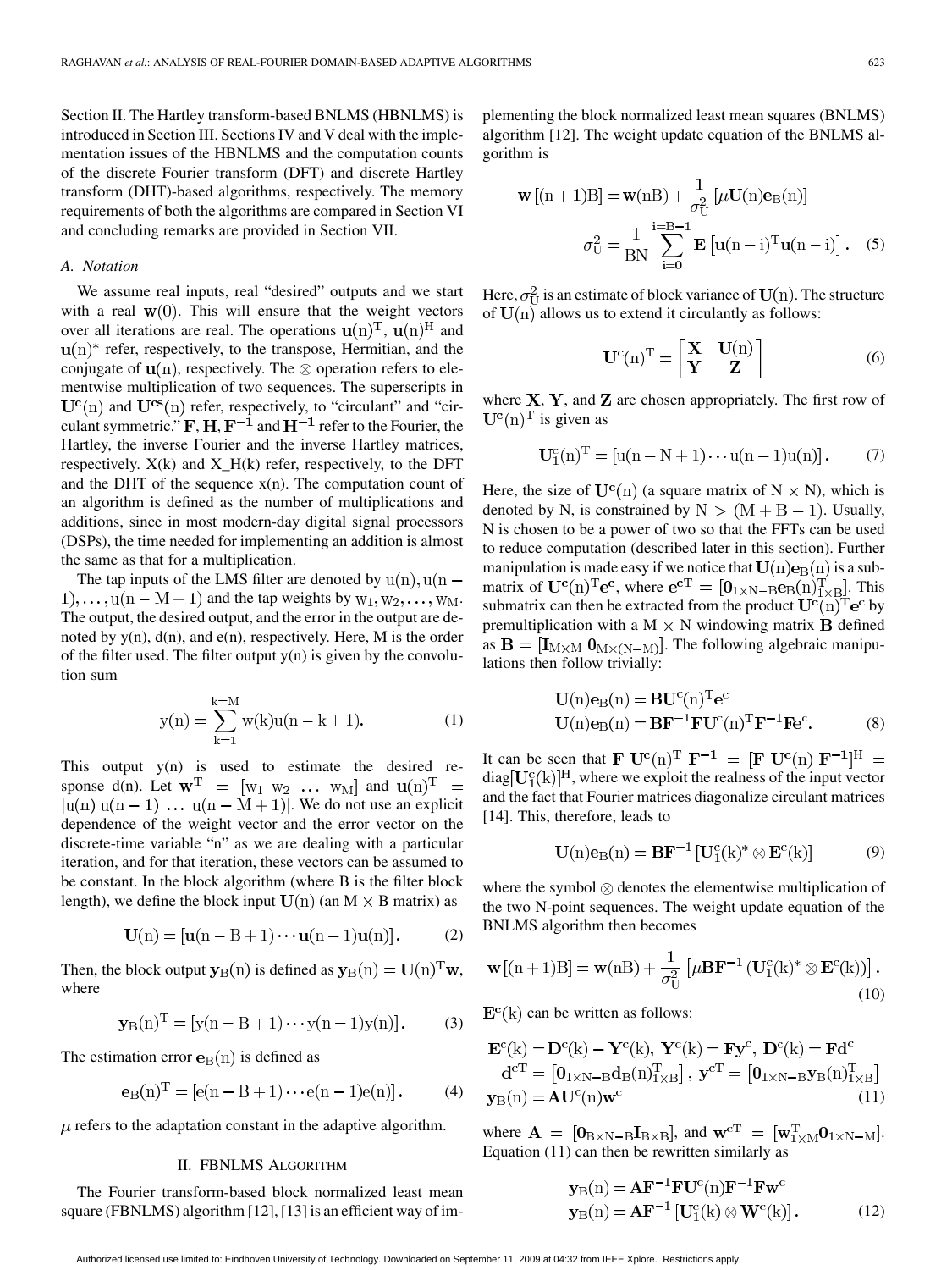Since  $\mathbf{d}^c$  is a sequence that is well-known even before the start of iterations, we can assume that it is a constant sequence and therefore,  $\mathbf{D}^{\mathbf{c}}(k)$  is a known sequence (or can be computed offline). We therefore need three forward Fourier transforms, two inverse Fourier transforms, two elementwise multiplications, a variance estimator and two windows for each iteration. We do not concern ourselves with the dynamic behavior (convergence or tracking properties) of the FBNLMS or the Hartley transform-based algorithm that will be introduced in Section III, because both the algorithms are in principle the same when real inputs and weights are used. The main motive of this paper is to exploit the structure that lies hidden in the vectors used in HBNLMS, in order to reduce the computation count. However, we would like to comment that, since the FBNLMS algorithm is an exact transformation of the BNLMS algorithm, the dynamic behavior of both of them will be essentially the same [[12\]](#page-8-0).

#### III. HARTLEY TRANSFORM-BASED BNLMS (HBNLMS)

The DHT [\[15](#page-8-0)], [[16\]](#page-8-0) of a real valued N-point sequence  $x(n)$  is defined as follows:

$$
\mathbf{X}_{H}(k) = \sum_{n=0}^{n=N-1} x(n) \cos\left(\frac{2\pi kn}{N}\right), \quad k = 0, 1, \cdots, N-1
$$
\n(13)

where,  $\text{cas}(x) = \cos(x) + \sin(x)$ . A circulant matrix C can be diagonalized by a Fourier matrix, viz.  $\mathbf{F} \mathbf{C} \mathbf{F}^{-1} = \text{diag}[C_1(k)],$ where  $C_1(k)$  is the DFT of the first column of C [[14\]](#page-8-0). A circulant symmetric matrix  $C$  can be diagonalized by a Hartley matrix.

$$
HCH^{-1} = \text{diag}[HC_1] \tag{14}
$$

where  $C_1$  is the first column of C. The FBNLMS algorithm can then be implemented by extending all data matrices to be circulant and symmetric and using  $H$  to diagonalize them [\[8](#page-8-0)]. The order of all circulant symmetric matrices should satisfy the constraint  $N^{cs} > 2(M + B - 1)$ . We will abuse notation and use  $N<sup>cs</sup> = 2N$  (where N stands for the size of the extended circulant matrix in the FBNLMS) henceforth. The following equations can then be seen to be true for HBNLMS [[8\]](#page-8-0).

$$
\mathbf{w}[(n+1)B] = \mathbf{w}(nB) + \frac{1}{\sigma_U^2} [\mu \mathbf{U}(n)\mathbf{e}_B(n)]
$$

$$
\mathbf{U}(n)\mathbf{e}_B(n) = \mathbf{B}^{\text{cs}}\mathbf{U}^{\text{cs}}(n)\mathbf{e}^{\text{cs}}
$$

where  $e^{csT}$  =  $\begin{bmatrix} 0_{1 \times 2N-B}\mathbf{e}_{B}(n)_{1 \times B}^{T} \end{bmatrix}$  and  $\mathbf{B}^{cs}$  $[\mathbf{I}_{M\times M}\mathbf{0}_{M\times 2N-M}].$ 

$$
U(n)eB(n) = BcsH-1HUcs(n)H-1Hecs
$$
  
\n
$$
U(n)eB(n) = BcsH-1[Ucs1(k) ⊗ EcsH(k)]
$$
  
\n
$$
\mathbf{w}[(n+1)B] = \mathbf{w}(nB) + \frac{1}{\sigma_U^2}[\mu BcsH-1[Ucs1H(k) ⊗ EcsH(k)]
$$
  
\n
$$
EcsH(k) = DcsH(k) - YcsH(k)
$$
  
\n
$$
YcsH(k) = Hycs = Fycs
$$
  
\n
$$
DcsH(k) = Hdcs = Fdcs
$$
  
\n
$$
dcsT = [01×2N-ByB(n)T1×B]
$$
  
\n
$$
ycsT = [01×2N-ByB(n)T1×B]
$$
  
\n
$$
yB(n) = AcsUcs(n)wcs
$$
 (15)

where  $A^{cs} = [\mathbf{0}_{B \times 2N-B} \mathbf{I}_{B \times B}]$ ,  $\mathbf{w}^{csT} = [\mathbf{w}_{1 \times M}^T \mathbf{0}_{1 \times 2N-M}]$ , and  $\mathbf{U}_{1\mathrm{H}}^{\mathrm{cs}}(\mathrm{k})$  is the DHT of the first column of  $\mathbf{U}^{\mathrm{cs}}(\mathrm{n})$ . We then have

$$
\mathbf{y}_{\mathrm{B}}(n) = \mathbf{A}^{\mathrm{cs}} \mathbf{H}^{-1} \mathbf{H} \mathbf{U}^{\mathrm{cs}}(n) \mathbf{H}^{-1} \mathbf{H} \mathbf{w}^{\mathrm{cs}}
$$

$$
\mathbf{y}_{\mathrm{B}}(n) = \mathbf{A}^{\mathrm{cs}} \mathbf{H}^{-1} \left[ \mathbf{U}_{\mathrm{IH}}^{\mathrm{cs}}(k) \otimes \mathbf{W}_{\mathrm{H}}^{\mathrm{cs}}(k) \right]. \tag{16}
$$

Since  $d^{cs}$  is a sequence that is well known even before the start of iterations, we can assume that its transform is a known sequence. Thus, three Hartley transforms and two inverse Hartley transforms are needed to compute  $\mathbf{U}(n)\mathbf{e}_{B}(n)$  in the frequency domain. These Hartley transforms can be computed using the more efficient DCT and discrete sine transform (DST) systems. It might initially appear that the HBNLMS has an inherent disadvantage because of the order of the transforms needed here. For every Fourier transform (and inverse) of order N, we need a Hartley transform (and inverse) of order 2N. The HBNLMS would be computationally disadvantageous when compared to the FBNLMS (if the symmetries in the sequences are not used), as is done in [[8\]](#page-8-0), where a Hartley transform of order 2N is implicitly used. The main motive of this work is to exploit the symmetries inherent in the sequences to use the computationally more efficient DCT and DST systems to recursively compute the needed transforms. In this process, we reduce the needed computations even below that needed by the FBNLMS (with *real*-FFT's used for a fair comparison). The symmetry in the sequences helps us in replacing a 2N-point Hartley transform with cosine transforms of order of N/2 down until 1 [\[17](#page-8-0)], [\[18](#page-8-0)].

#### IV. IMPLEMENTATION OF THE HBNLMS

When real data vectors are used, the HBNLMS is just another mathematically equivalent way of implementing the FBNLMS. The basic idea of our implementation is that the recursive implementation of the DCT-I, DST-I, DCT-II and DST-II involve the same building blocks with signs changed appropriately to give the needed transforms. The first column of  $\mathbf{U}^{\text{cs}}(n)$ ,  $\mathbf{U}^{\text{cs}}_1(n)$  satisfies the following properties:

$$
U_1^{cs}(n) = U_1^{cs}(2N - n), \ n = 1, \dots, N - 1
$$
  
\n
$$
U_1^{cs}(0) = U_1^{cs}(N).
$$
 (17)

This then implies the following about  $\mathbf{U}_{1\mathrm{H}}^{\mathrm{cs}}(\mathrm{k})$ :

$$
U_{1H}^{cs}(k) = \sum_{n=0}^{n=2N-1} U_{1}^{cs}(n) \cos\left(\frac{2\pi kn}{2N}\right)
$$
  
\nk = 0, 1, ..., 2N - 1  
\n
$$
U_{1H}^{cs}(k) = \sum_{n=0}^{n=N-1} U_{1}^{csm}(n) \cos\left(\frac{2\pi kn}{2N}\right)
$$
  
\n
$$
+ U_{1H}^{cs}(0) \cos(\pi k)
$$
  
\nk = 0, 1, ..., N - 1  
\n
$$
U_{1H}^{cs}(k+N) = \sum_{n=0}^{n=N-1} (-1)^{n} U_{1}^{csm}(n) \cos\left(\frac{2\pi kn}{2N}\right)
$$
  
\n
$$
+ U_{1}^{cs}(0) \cos(\pi k)
$$
  
\nk = 0, 1, ..., N - 1. (18)

Authorized licensed use limited to: Eindhoven University of Technology. Downloaded on September 11, 2009 at 04:32 from IEEE Xplore. Restrictions apply.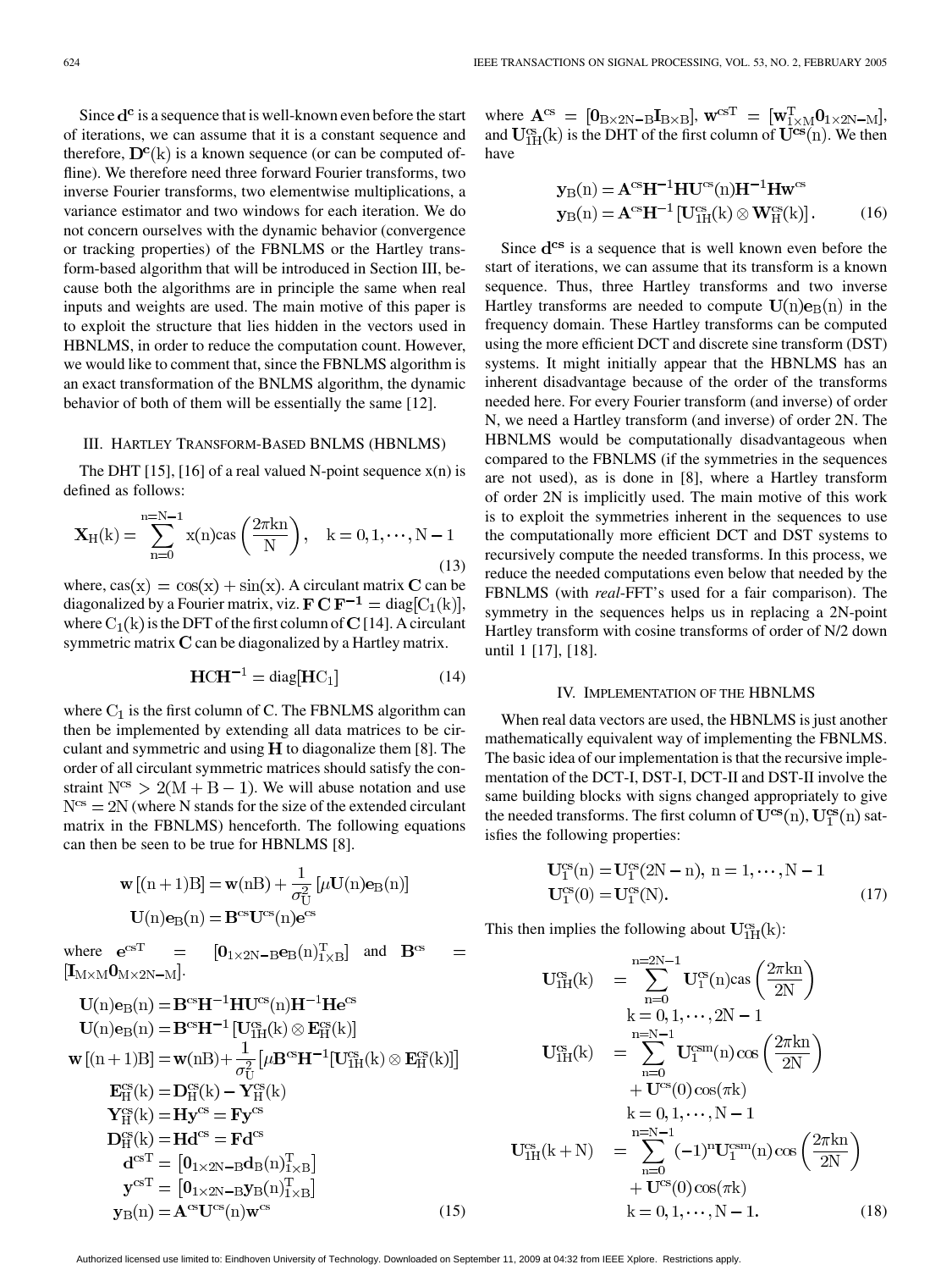Here,  $U_1^{\text{csm}}(n)$  is defined as

 $\mathbf n$ 

$$
\mathbf{U}^{\text{csm}}_1(n)^T = \left[\mathbf{U}^{\text{cs}}_1(0), 2\mathbf{U}^{\text{cs}}_1(1), 2\mathbf{U}^{\text{cs}}_1(2), \cdots, 2\mathbf{U}^{\text{cs}}_1(N-1)\right]. \eqno{(19)}
$$

This implies that all we need to do to find the 2N-point Hartley transform is to find the DCT-I [\[19](#page-8-0)] of the sequences  $U_1^{\text{csm}}(n)$ and  $\mathbf{U}^{\text{csm}}_1(n)(-1)^n$ .

The DCT-I of an N-point sequence is computed recursively using the DCT-I of the even sampled sequence and the DCT-II of the odd sampled sequence [[19\]](#page-8-0), as follows:

$$
\sum_{n=0}^{N-1} x(n) \cos\left(\frac{2\pi kn}{2N}\right)
$$
\n
$$
= \sum_{n=0}^{N-1} x(2n) \cos\left(\frac{2\pi k \cdot 2n}{2N}\right)
$$
\n
$$
+ \sum_{n=0}^{N-1} x(2n+1) \cos\left(\frac{2\pi k (2n+1)}{2N}\right)
$$
\n
$$
k = 0, 1, \dots, N-1
$$
\n(20)

If A and B are the DCT-I of the even samples and DCT-II of the odd samples of  $U_1^{\text{csm}}(n)$  and  $A_1$  and  $B_1$  are the last  $(N/2 -$ 1) points of A and B *in the same order*, respectively,  $U_{1H}^{cs}(k)$ for  $k = 0$  to  $(N - 1)$  can be written as follows:

$$
U_{1H}^{cs}(n) = A + B, \quad k = 0, 1, \dots, \frac{N}{2} - 1
$$
  

$$
U_{1H}^{cs}(N - 1 - k) = A_1 - B_1, \quad k = 0, \dots, \frac{N}{2} - 2
$$
  

$$
U_{1H}^{cs}\left(\frac{N}{2}\right) = \sum_{n=0}^{n = \frac{N}{4} - 1} U_1^{csm}(4n)
$$
  

$$
- \sum_{n=0}^{n = \frac{N}{4} - 1} U_1^{csm}(4n + 2).
$$
 (21)

The DCT-I of  $\mathbf{U}_1^{\text{csm}}(n)(-1)^n$  can be calculated using A, B, A<sub>1</sub> and  $B_1$  as follows:

$$
U_{1H}^{cs}(n) = A - B, \quad k = N, \dots, \frac{3N}{2} - 1
$$

$$
U_{1H}^{cs}(2N - 1 - k) = A_1 + B_1, \quad k = 0, \dots, \frac{N}{2} - 2
$$

$$
U_{1H}^{cs}\left(\frac{3N}{2}\right) = \sum_{n=0}^{n = \frac{N}{4} - 1} U_1^{csm}(4n)
$$

$$
- \sum_{n=0}^{n = \frac{N}{4} - 1} U_1^{csm}(4n + 2). \tag{22}
$$

This method is employed recursively to obtain A, B, and thus  $\mathbf{U}_{1\text{H}}^{\text{cs}}(k)$ . Thus, we will need DCT-II of order N/2 down until 1 to compute  $\mathbf{U}_{1\text{H}}^{\text{cs}}(k)$ . The block diagram of an N-point DCT-I transformer is shown in Fig. 1. The restructured block diagram for computing the DCT-I of an alternate sequence is also shown in Fig. 1.

 $\mathbf{W}_{\mathrm{H}}^{\mathrm{cs}}(k)$  can be computed using a similar approach. Let  $\mathbf{w}^{\text{v}} = [\mathbf{w}_2 \dots \mathbf{w}_M]$  and  $\mathbf{w}^{\text{v}} = [\mathbf{w}_M \dots \mathbf{w}_2].$ 

$$
\mathbf{w}^{\text{cs}} = \frac{1}{2} \begin{bmatrix} w_1 & w_2 \\ w_{M-1 \times 1} \\ 0_{N-M \times 1} \\ w_1 \\ 0_{N-M \times 1} \\ w_{M-1 \times 1} \end{bmatrix} + \frac{1}{2} \begin{bmatrix} w_1 \\ w_{M-1 \times 1} \\ 0_{N-M \times 1} \\ -w_1 \\ 0_{N-M \times 1} \\ -w_{M-1 \times 1}^{\prime \prime} \end{bmatrix} . \tag{23}
$$

Since  $w^{cs}$  can be written as the sum of two symmetric vectors ( $\mathbf{w}_1^{\mathbf{cs}}$  and  $\mathbf{w}_2^{\mathbf{cs}}$ ),  $\mathbf{W}_H^{\mathbf{cs}}(k)$  can be computed using an N-point transform as follows:

$$
\mathbf{W}_{\rm H}^{\rm cs}(k) = \sum_{n=0}^{n=N-1} w^{\rm csm}(n)
$$
  
 
$$
\times \left[ \cos\left(\frac{2\pi k n}{2N}\right) + \sin\left(\frac{2\pi k n}{2N}\right) \right]
$$
  
 
$$
+ \frac{w^{\rm cs}(0)}{2}, \quad k = 0, 1, \dots, N-1
$$
  

$$
\mathbf{W}_{\rm H}^{\rm cs}(k+N) = \sum_{n=0}^{n=N-1} (-1)^n w^{\rm csm}(n)
$$
  

$$
\times \left[ \cos\left(\frac{2\pi k n}{2N}\right) + \sin\left(\frac{2\pi k n}{2N}\right) \right]
$$
  

$$
+ \frac{w^{\rm cs}(0)}{2}, \quad k = 0, 1, \dots, N-1 \quad (24)
$$

where  $\mathbf{w}^{\text{csm}}(n)^{\text{T}} = [1/2\mathbf{w}^{\text{cs}}(0)\mathbf{w}^{\text{cs}}(1)\mathbf{w}^{\text{cs}}(2)\dots\mathbf{w}^{\text{cs}}(N-1)].$ 

From (24), it can be seen that  $\mathbf{W}_{\mathrm{H}}^{\mathrm{cs}}(k)$  can be computed from the DCT-I and DST-I [\[20](#page-8-0)] of the two sequences,  $\mathbf{w}^{\text{csm}}(n)$  and  $\mathbf{w}^{\text{csm}}(n)(-1)^n$ . Let  $T_{N/2}$  and  $U_{N/2}$  represent the DCT-I and the DCT-II of the even and the odd samples, respectively, of  $\mathbf{w}^{\text{csm}}(n)$ . The suffix R shall denote reordering. [The reordering  $(Y)_{R}(n)$  (which is an N – 1 point sequence) of an N-point sequence Y(n) is defined as  $(Y)_{R}(n) = Y(N - n)$  for  $n = 1$  to  $N - 1$ .] Then, the 2N-point Hartley transform of  $w_1^{\text{cs}}$  is

$$
\mathbf{H}\mathbf{w}_{1}^{\text{cs}} = \begin{bmatrix} \n\mathbf{T}_{\frac{\text{N}}{2}} + \mathbf{U}_{\frac{\text{N}}{2}} \\
w_{0} - w_{2} + w_{4} - \cdots \\
(\mathbf{T}_{\frac{\text{N}}{2}} - \mathbf{U}_{\frac{\text{N}}{2}})_{\text{R}} \\
\mathbf{T}_{\frac{\text{N}}{2}} - \mathbf{U}_{\frac{\text{N}}{2}} \\
w_{0} - w_{2} + w_{4} - \cdots \\
(\mathbf{T}_{\frac{\text{N}}{2}} + \mathbf{U}_{\frac{\text{N}}{2}})_{\text{R}}\n\end{bmatrix}.
$$
 (25)

The DST-I of a sequence can also be obtained from the DCT-II of that sequence [[9\]](#page-8-0). The DST-I is computed using the DST-I and DST-II of the even and the odd samples, respectively. Thus, a DST-I of order N requires DST-II's of order N/2 down until 1. The DST-II of order L can be computed from the DCT-II of the alternate sequence as shown below:

$$
\sum_{n=0}^{n=L-1} x(n) \sin\left(\frac{\pi k(2n+1)}{2L}\right)
$$
  
= 
$$
\sum_{n=0}^{n=L-1} (-1)^n x(n) \cos\left(\frac{\pi (L-k)(2n+1)}{2L}\right)
$$
  
k = 1, 2, ..., L – 1  

$$
\sum_{n=0}^{n=L-1} x(n) \sin\left(\frac{\pi k(2n+1)}{2L}\right) = 0, \quad k = 0.
$$
 (26)

Authorized licensed use limited to: Eindhoven University of Technology. Downloaded on September 11, 2009 at 04:32 from IEEE Xplore. Restrictions apply.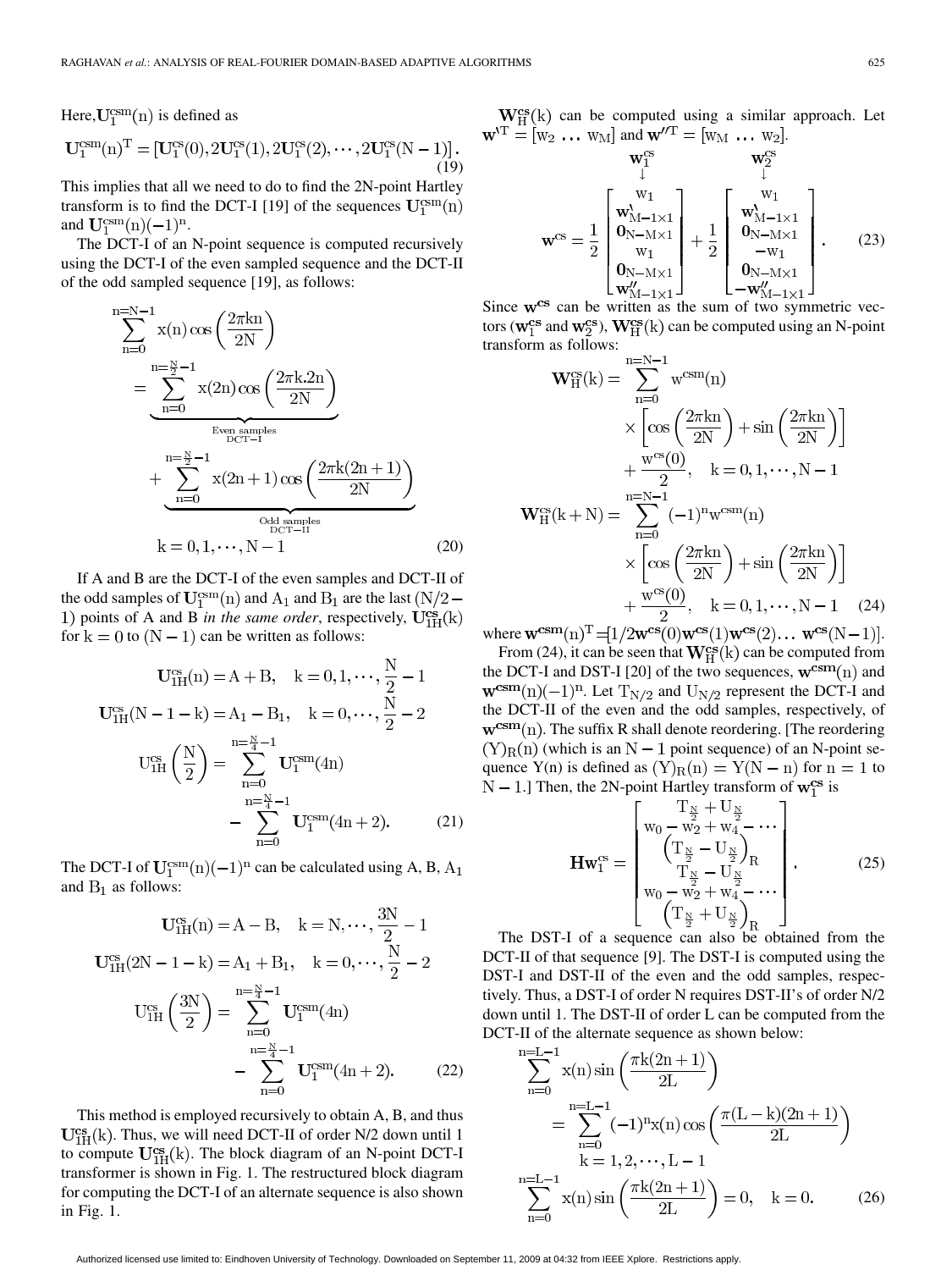

Fig. 1. Block diagram for finding the N-point DCT-I of the original and the alternate sequence from the original data sequence. (The signs a and b in a/b correspond to the respective signs to be used in computing the DCT-I of the original sequence and the alternate sequence.) Circular blocks represent adders.

Let  $V_{N/2}$  and  $W_{N/2}$  represent the DST-I and the DST-II, of the even and the odd samples, respectively. Then, the 2N-point Hartley transform of  $w_2^{\text{cs}}$  is

$$
\mathbf{H}\mathbf{w}_{2}^{\text{cs}} = \begin{bmatrix} v_{\frac{N}{2}} + w_{\frac{N}{2}} \\ w_{1} - w_{3} + w_{5} - \cdots \\ (-V_{\frac{N}{2}} + W_{\frac{N}{2}})_{R} \\ V_{\frac{N}{2}} - W_{\frac{N}{2}} \\ -w_{1} + w_{3} - w_{5} + \cdots \\ (-V_{\frac{N}{2}} - W_{\frac{N}{2}})_{R} \end{bmatrix} .
$$
 (27)

Since the DCT-II of  $x(n)$  is implemented recursively using an even and an odd breakup [\[21](#page-8-0)], [\[22](#page-8-0)], the DCT-II of  $\mathbf{x}(n)(-1)^n$ (and thus the DST-II and the DST-I) can be easily computed. The block diagram of a DST-I transformer is shown in Fig. 2. The 2N-point inverse Hartley transform of the product of  $\mathbf{U}_{1\mathrm{H}}^{\mathrm{cs}}(\mathrm{k})$  and  $\mathbf{W}_{\mathrm{H}}^{\mathrm{cs}}(\mathrm{k})$  can also be computed using an N-point inverse transform. The elementwise product in (15) and (16) (ignoring the (N/2)th and the (3N/2)th points) can be seen to be of the form

$$
\begin{bmatrix}\nA_{\frac{N}{2}} + B_{\frac{N}{2}} \\
(A_{\frac{N}{2}} - B_{\frac{N}{2}})_{R} \\
A_{\frac{N}{2}} - B_{\frac{N}{2}} \\
(A_{\frac{N}{2}} + B_{\frac{N}{2}})_{R}\n\end{bmatrix} + \begin{bmatrix}\nC_{\frac{N}{2}} + D_{\frac{N}{2}} \\
-C_{\frac{N}{2}} + D_{\frac{N}{2}} \\
C_{\frac{N}{2}} - D_{\frac{N}{2}} \\
-C_{\frac{N}{2}} - D_{\frac{N}{2}}\n\end{bmatrix}.
$$
\n(28)

Looking at the form of these two sets of sequences, it can be inferred that the inverse transform should be of the form

$$
\begin{bmatrix} P_N + Q_N \ (P_N - Q_N)_R \end{bmatrix}.
$$
 (29)

Since  ${\bf A}^{cs}$  windows out the  $(P_N - Q_N)_R$  part, we do not need to compute  $P_N + Q_N$ . If  $P_e$ ,  $P_o$ ,  $Q_e$ , and  $Q_o$  refer to the even and odd samples of P and Q, they are noted to be as follows:

$$
P = \begin{bmatrix} C_1^{-1}C (= P_e) \\ C_2^{-1}D(= P_o) \end{bmatrix}, \quad Q = \begin{bmatrix} S_1^{-1}E(= Q_e) \\ S_2^{-1}F(= Q_o) \end{bmatrix}
$$
(30)

where  $C_1^{-1}$ ,  $C_2^{-1}$ ,  $S_1^{-1}$ , and  $S_2^{-1}$  are the inverse transforms of the type DCT-I, DCT-II, DST-I, and DST-II, respectively. Since the inverse DST-II can be computed using the inverse DCT-II [[9\]](#page-8-0), the inverse Hartley transform of order 2N actually needs the same order of computations as a forward transform of length N.  $\mathbf{E}^{\text{cs}}_H(k)$  can be computed in exactly a similar way as  $\mathbf{W}^{\text{cs}}_H(k)$ , as  $e^{cs}$  is similar in structure to  $w^{cs}$ . The other inverse transform follows the same pattern as the one mentioned above.

#### V. DCT AND DFT COMPARISONS

The DFT can be implemented either with an aim to reduce memory, execution time, or a combination of both in mind. The algorithm to be used for the DFT depends on the application

Authorized licensed use limited to: Eindhoven University of Technology. Downloaded on September 11, 2009 at 04:32 from IEEE Xplore. Restrictions apply.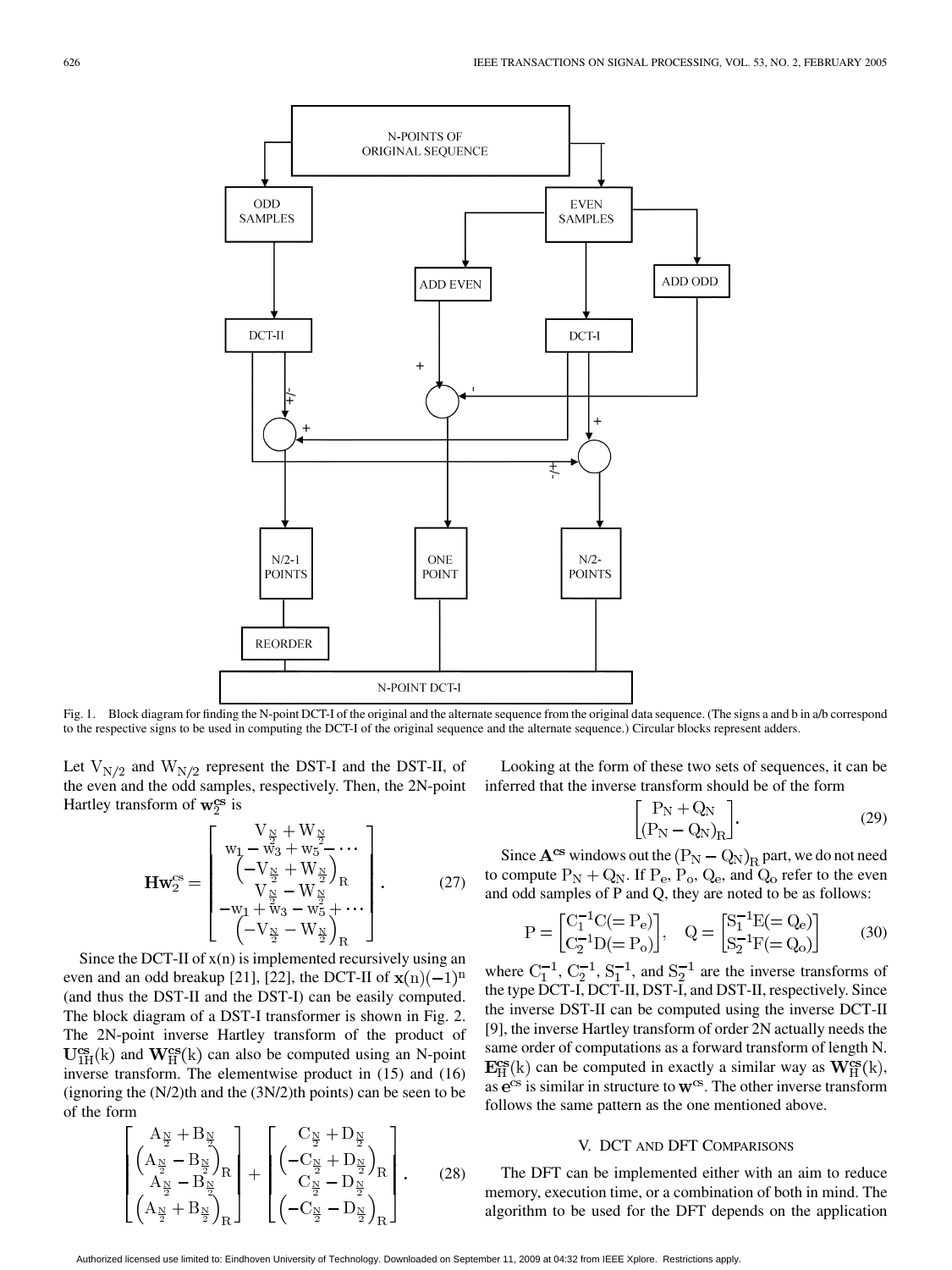

Fig. 2. Block diagram for finding the N-point DST-I of a given sequence. Circular blocks represent adders.

at hand, more so, because a particular algorithm could cater to the needs of that application better. With this in mind, a general choice for the DFT of FBNLMS to compare with the DCT of HBNLMS is a choice dependent on the specifics of the application. Instead of going into the specifics of algorithms and applications, we use the radix-2 versions of DCT and DFT to illustrate the advantages of the two implementation schemes. This does not in anyway imply that the advantages are obtainable only with the radix-2 versions. Our aim is only to show the general trend in computational benefits of the HBNLMS with respect to FBNLMS.

In addition, since we have assumed real inputs and weights, it would be unfair to compare a complex FFT with a real DCT, and hence, in our analysis, we use specialized FFT algorithms that work with real data [\[23](#page-8-0)]. However, our choice for the real algorithms is restricted to the radix-2 counterparts on both sides since our motive is in showing the relative advantages rather than comparing the individual algorithms.

Comparing the performance of radix-2 DCT-II and radix-2 DFT, we need, in general, for a DCT-II [\[21](#page-8-0)] of order N,  $(N/2 \log_2 N)$  multiplications and  $(3/2N \log_2 N - N + 1)$ additions. For a real-valued radix-2 DFT [\[23](#page-8-0)] of order N, we need  $\left(\frac{3}{4N \log_2 N} - \frac{5}{2N} + 4\right)$  multiplications and  $(7/4N \log_2 N - 7/2N + 6)$  additions. Table I gives the computation counts of DCT-II and DFT for different N.

Finding the DCT-I from the DCT-IIs requires  $(1/2N \log_2 N N+1$ ) multiplications and  $\left(\frac{3}{2N \log_2 N + \log_2 N - 4N + 4}\right)$  +  $(3/2N-2-\log_2 N)$  additions. To find the DCT-I of  $x(n)(-1)^n$ and the DCT-I of the 2N-point sequence, an additional (3/2 N) additions are required. Therefore, for finding the DCT-I of the first sequence, we need  $(1/2N \log_2 N - N + 1)$  multiplications and  $(3/2N \log_2 N - N + 2)$  additions.

To find the L-point DST-II of the sequence at each stage from the corresponding L-point DCT-II, we need L additions. Similarly, to get the 2L-point DST-I from the corresponding DST-II, we need 2L additions. Summing these contributions, we require  $(2N-4)$  additions. Here, an additional count of  $(3/2 N)$  is required to obtain the DST-I of the original 2N-point sequence. By an easy manipulation, the 2N additions that need to be performed to get  $\mathbf{W}_{\mathrm{H}}^{\mathrm{cs}}(k)$  from the DCTs and DSTs can be reduced to unit additions.

Removing redundant additions, we find that to compute the 2N-point Hartley transform from the original sequence, we require  $(1/2N \log_2 N - N + 1)$  multiplications and  $(3/2N \log_2 N +$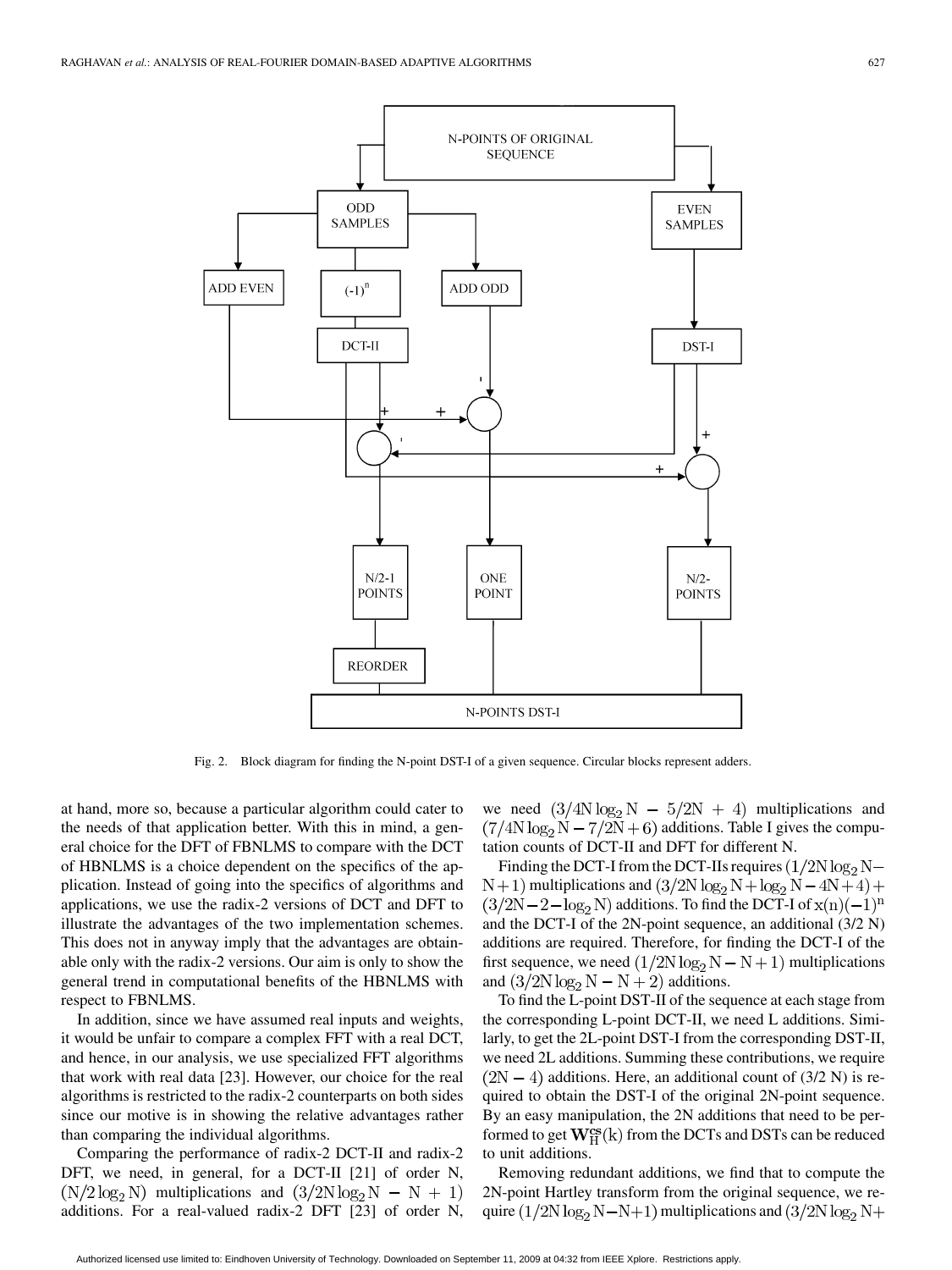TABLE I COMPARISON OF COMPUTATIONAL COMPLEXITIES OF RADIX-2 DCT-II AND RADIX-2 RFFT ALGORITHMS

| N    | RADIX-2 DCT-II |       | RADIX-2 REAL DFT                                    |       |  |
|------|----------------|-------|-----------------------------------------------------|-------|--|
|      |                |       | MULTIPLICATIONS ADDITIONS MULTIPLICATIONS ADDITIONS |       |  |
| 8    | 12             | 29    | 2                                                   | 20    |  |
| 16   | 32             | 81    | 12                                                  | 62    |  |
| 32   | 80             | 209   | 44                                                  | 174   |  |
| 64   | 192            | 513   | 132                                                 | 454   |  |
| 128  | 448            | 1217  | 356                                                 | 1126  |  |
| 256  | 1024           | 2817  | 900                                                 | 2694  |  |
| 512  | 2304           | 6401  | 2180                                                | 6278  |  |
| 1024 | 5120           | 14337 | 5124                                                | 14342 |  |
| 2048 | 11264          | 31745 | 11780                                               | 32262 |  |
| 4096 | 24576          | 69633 | 26628                                               | 71686 |  |

TABLE II COMPARISON OF COMPUTATIONAL COMPLEXITIES OF HBNLMS AND FBNLMS ALGORITHMS

| N    | <b>FBNLMS</b>          |                  | <b>HBNLMS</b>          |                  |                       |
|------|------------------------|------------------|------------------------|------------------|-----------------------|
|      | <b>MULTIPLICATIONS</b> | <b>ADDITIONS</b> | <b>MULTIPLICATIONS</b> | <b>ADDITIONS</b> | <b>SAVINGS</b><br>IN% |
| -8   | 10                     | 100              | 25                     | 246              | $-150$                |
| 16   | 60                     | 310              | 85                     | 618              | $-41.7$               |
| 32   | 220                    | 870              | 245                    | 1482             | $-11.4$               |
| 64   | 660                    | 2270             | 645                    | 3450             | 2.27                  |
| 128  | 1780                   | 5630             | 1605                   | 7866             | 9.83                  |
| 256  | 4500                   | 13470            | 3845                   | 17658            | 14.56                 |
| 512  | 10900                  | 31390            | 8965                   | 39162            | 17.75                 |
| 1024 | 25620                  | 71710            | 20485                  | 86010            | 20.04                 |
| 2048 | 58900                  | 161310           | 46085                  | 187386           | 21.76                 |
| 4096 | 133140                 | 358430           | 102400                 | 405498           | 23.08                 |

 $5/2N - 2$ ) additions. For the N-point DFT, however, we need  $\frac{(3/4N \log_2 N - 5/2N + 4)}{2N}$  multiplications and  $\frac{(7/4N \log_2 N - 5/2N)}{2N}$  $7/2N+6$ ) additions. Thus, if we compare the DCT system used here with the real-DFT system used in the FBNLMS, we find that for  $N > 64$ , the number of multiplications is lesser for the DCT system. However, in some modern DSP's, additions and multiplications are performed at almost the same speed. For  $N \geq 32000$ , the total number of computations of the DCT system is lower than the real-DFT system. Thus, for large adaptive filters, the implementation proposed has a distinct advantage with respect to computations. Table II shows the computation counts of the FFT's and the FCT's involved in the FBNLMS and HBNLMS algorithms, respectively. We assume the same computation counts for the inverse transform and the forward transform. The savings in Table II are computed with respect to multiplications, as they are more prominent for small N.

For  $N = 32768$ , using the FBNLMS, we require 3727390 additions and 1 433 620 multiplications, for a total of 5 161 010 computations. Using the HBNLMS, we require 3 981 306 additions and 1 064 965 multiplications for a total of 5 046 271 computations. Thus, we can see the inherent advantage of the HBNLMS as N increases.

As N increases asymptotically to infinity, we find that the computational savings are of the order of  $(1/4N\log_2N/3/4N\log_2N)$  $=$  $33\%$ ) if multiplications are seen to be the primary computation operations and  $(1/2N \log_2 N/5/2N \log_2 N = 20\%)$  when multiplications and additions are seen to be equal contributors to computations.

#### VI. MEMORY REQUIREMENTS

Computation count is just one of the many parameters that reflect the 'desiredness' of an algorithm. The algorithm would not serve much purpose if the memory requirements of the same were to far exceed that of the original algorithm. The FBNLMS requires three forward transforms and two inverse transforms. The memory requirements of the FBNLMS are the incoming data,  $U^{c}(n)$  (length N) and  $w^{c}$  (length M), two buffer registers of length N to store the intermediate results (like forward transforms etc.), a desired data register of length B, and twiddle factors that can be stored in a register of length less than N if we use their complex conjugate symmetry. Unit register locations are needed to store the adaptation constants and the variance estimator. Thus, we would require, in all, an order of  $(4N+M+B)$ memory units for the FBNLMS.

The HBNLMS, on the other hand, has to incorporate the inherent symmetry of the data sequences if we want to reduce the number of memory units used. We require length N and M registers for the data sequences viz.  $U^c(n)$  and  $w^c$ , respectively. Since the 2N-point Hartley transforms are of the form as in (25), it would be easier if we store the two N/2-point sequences,  $T_{N/2}$  and  $U_{N/2}$ . Four length N buffer registers are needed (in comparison with two in FBNLMS) as we would have to store H  $\mathbf{w}_1^{\text{cs}},$  H  $\mathbf{w}_2^{\text{cs}},$   $\mathbf{U}_{1\text{H}}^{\text{cs}}(k)$  and their products. The desired data needs a length B register and twiddle factors of the DCT-II require a register of length less than N. Unit memory units for adaptation constants follow the same pattern as in FBNLMS. Thus, the HBNLMS requires an order of  $(6N + M + B)$  memory units. However, the computational benefits achieved by the HBNLMS overweigh the 2N extra memory units that it needs in the process.

#### VII. CONCLUSION

In this paper, the HBNLMS has been implemented using the DCT-DST symmetric decomposition. The HBNLMS is an exact equivalent of the FBNLMS and forms a part of the broad class of Transform domain real LMS algorithms [\[7](#page-8-0)], [[8\]](#page-8-0). The HBNLMS implemented using the cosine-sine symmetric decomposition, reduces the number of computations (multiplications and additions) by a large amount, especially if the order of the filter is large, thus enabling direct implementation of many audio and video estimation problems efficiently. Many computation reduction techniques that can be employed with the DFT, like higher-radix and split-radix algorithms, pruning [[24\]](#page-8-0)–[[26](#page-8-0)], block transforms [\[27\]](#page-8-0), and slide transforms [\[28](#page-8-0)] can be easily extended to the DHT, DCT and DST, thereby resulting in an almost equivalent reduction in complexity of the HBNLMS over the FBNLMS with such techniques. Besides, the memory requirements of the HBNLMS are of the same order as that of the FBNLMS.

Since DCTs and DSTs are used for video coding in the various MPEG standards and have been implemented in special VLSI blocks, these can be exploited to implement the HBNLMS. Recursive implementation of DCTs [\[22](#page-8-0)], with parallel processing blocks, can also be used, especially for large filters to reduce computations by a large amount. The stability of the HBNLMS algorithm vis-à-vis rounding off errors can